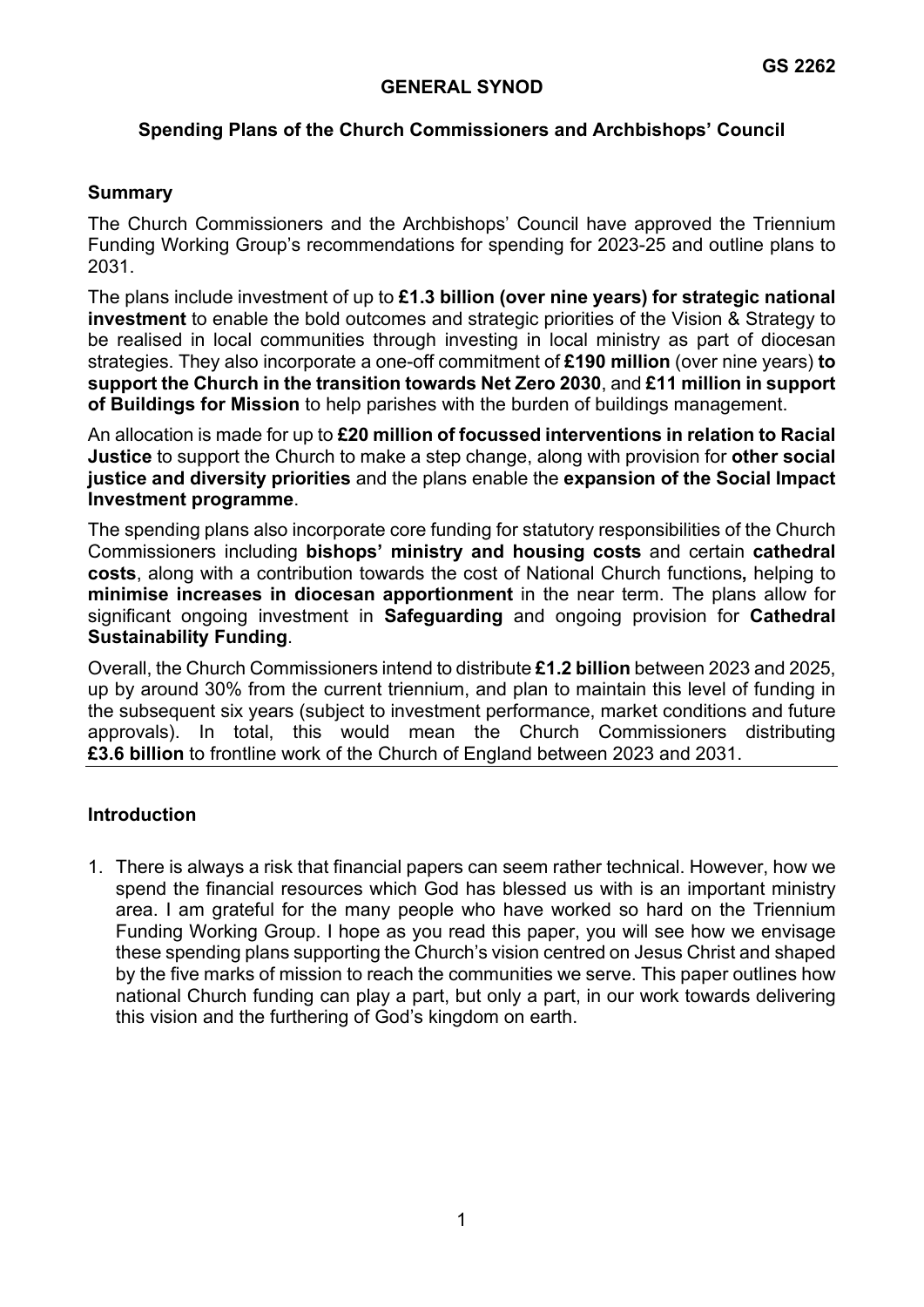## **The Spending Plans process**

- 2. This paper is about the provision of national funding managed by the Church Commissioners and distributed partly by the Church Commissioners and partly by the Archbishops' Council – for the needs of the Church. It describes the process for allocating funds for the next three years; who is responsible for what in this process; and sets out the decisions which the responsible bodies have taken.
- 3. It calls on the General Synod to welcome these decisions, as a means of resourcing the Vision and Strategy and the key strategic priorities for the Church, by agreeing the motion:

'That this Synod:

- (a) welcome the spending plans by the Church Commissioners and Archbishops' Council, set out in GS 2262, for financial distributions over 2023 to 2025 and indicative distributions for the subsequent six years;
- (b) welcome the investment in ministry in parishes, chaplaincies, schools, Cathedrals and other forms of church in support of the Church's vision and strategy as set out in Annex A of GS 2262; and
- (c) welcome the focused investment to support previously agreed commitments to a 2030 net zero carbon target and to address racial justice.'
- 4. Every three years the Church Commissioners' Assets Committee undertake a thorough review, advised by their actuarial advisors to determine the affordable and sustainable level of distributions from the Church of England's national endowment fund. The Commissioners seek to maximise sustainable distributions whilst maintaining intergenerational equity.
- 5. At the same time a review is undertaken to consider how those available funds should be distributed, with recommendations developed for funding allocations according to the key priorities identified for spending. This review has been carried out by a Triennium Funding Working Group (TFWG), which is a time-limited sub-committee of the Emerging Church Steering Group, with membership drawn from the House of Bishops, the Church Commissioners and the Archbishops' Council (members are listed in Annex B).
- 6. It is the legal responsibility of the Church Commissioners' Assets Committee to recommend how much to distribute having had regard to independent actuarial advice. The Church Commissioners' Board then has the responsibility to make a recommendation on how the funds available should be spent, including how much should be distributed to the Archbishops' Council. It is then the duty of the Commissioners at an Annual General Meeting to consider and, if thought fit, adopt the recommendations of the Board as to the allocation of such moneys as the Board may report to be available. The Commissioners are required to consult the Council before determining how much will be allocated to the Council and to have regard to any proposals made by the Council. It is the responsibility of the Archbishops' Council, as charity trustees, to determine how to spend those funds distributed to it by the Church Commissioners in pursuit of the Council's charitable objectives.
- 7. The Group's recommendations were made in light of the Church's Vision for the 2020s, focussed on a church which is Jesus Christ centred and shaped by the five marks of mission. Flowing from that, the strategic priorities of the vision – a church which is younger and more diverse, a church where mixed ecology is the norm and a church of missionary disciples – underpinned the Group's priorities, along with funds to support our Church's commitments in the areas of Net Zero, Racial Justice and Safeguarding and the delivery of certain statutory obligations. Rather than focus only on 2023-25, a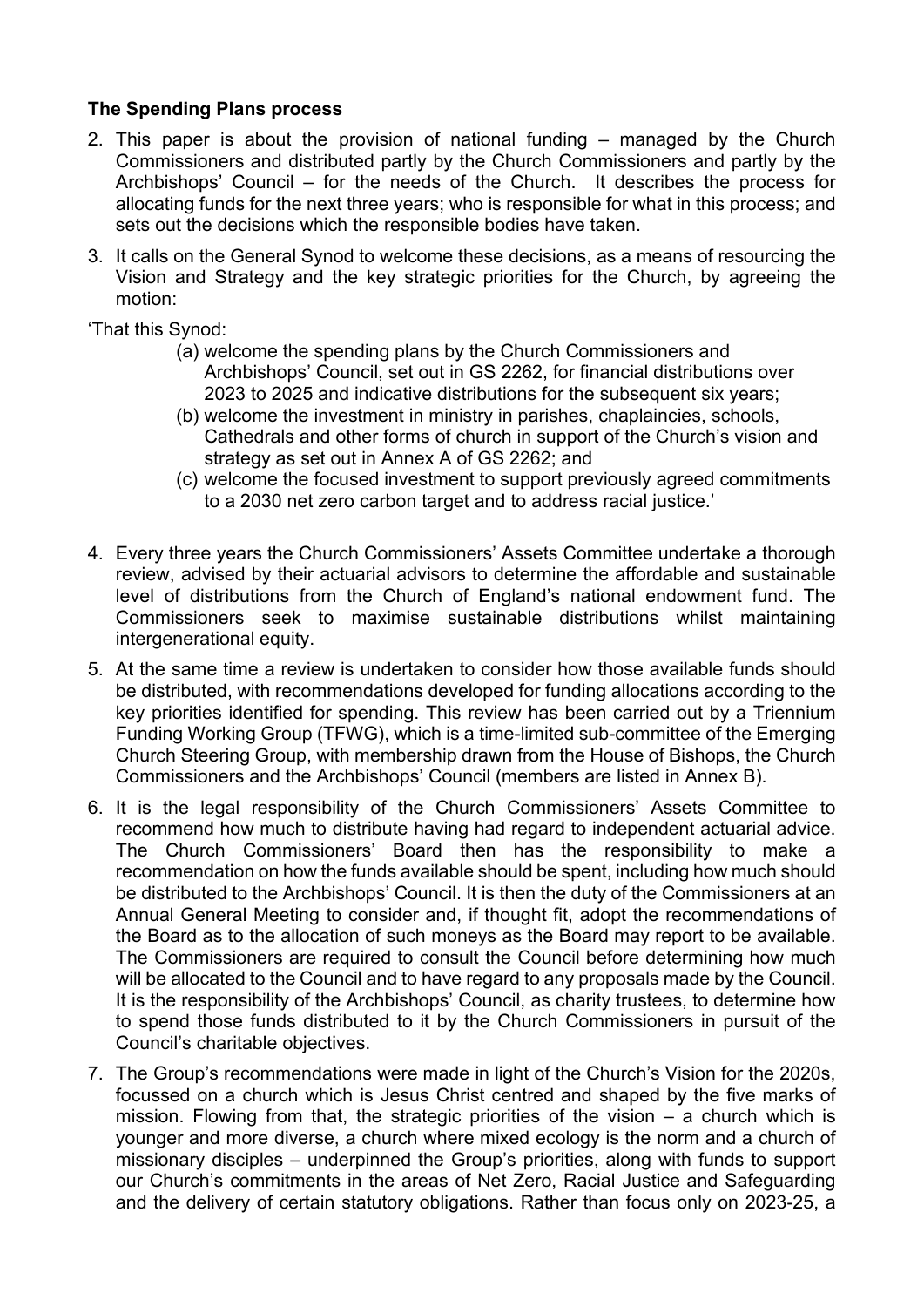broad set of allocations were developed for three triennia to 2031, enabling plans to be made for significant, intentional investment in key priority areas over the decade as the Church emerges from the pandemic and in the context of wider geo-political uncertainty.

8. The recommendations for the 2023-25 Spending Plans (and indicative plans for the following two triennia 2026-31) have been approved by the Archbishops' Council and the Church Commissioners' Board of Governors and welcomed by the House of Bishops They remain subject to final approval at the Church Commissioners' Annual General Meeting in June 2022.

#### **Distribution Framework and Funding available**

- 9. The Church Commissioners plan to distribute £1.2 billion (subject to the approval at the Church Commissioners' AGM) for 2023 to 2025. The Church Commissioners' policy is to aim to give at least a full triennium's notice of any reduction in distributions, with smooth and stable distributions a priority. This provides some confidence over 2026-28 distributions as well as the 2023-25 triennium (subject to a major unforeseen 'Black Swan' event). However, given the desire to develop spending plans across three triennia rather than one, the Commissioners have indicated that for planning purposes they estimate that in total £3.6 billion could be available over the three triennia period to 2031, subject to triennial actuarial reviews.
- 10.It may be worth spelling out what this means. The Commissioners seek to ensure that the level of distributions it makes can, as far as possible, be relied upon, year in year out. This is to avoid the risk of having to say to the Church – to dioceses, and to cathedrals, and to bishops – that the funding they have come to rely on will have to be reduced suddenly. The level of distributions is smoothed, reflecting best-estimate expectations of long-run investment returns, to ensure this reliability. So in a year when the total return on the portfolio has been particularly high, the level of distributions will generally be lower than that annual return, in order to be sustainable; in a year when the total return has been lower, the level of distributions will be higher than that annual return. To take an extreme example the Commissioners' return in 2008 at the height of the Global Financial crisis was -19.6% - the endowment fund fell in value by one-fifth - yet this approach enabled the Commissioners to maintain distributions at the planned level.
- 11.The Commissioners also take account of their statutory responsibilities which must be funded first: for pension liabilities for clergy service accrued until the end of 1997, and (although there is some discretion over the level of support) for the funding of the ministry of archbishops' and the majority of bishops' ministry costs, and for certain cathedral costs. Calculating the sustainable level of distributions is a careful judgement, based on independent professional actuarial advice (as required by law), by the Assets Committee of the Commissioners.
- 12.The £1.2 billion available for 2023-25 represents a nearly 30% increase in distributions compared with 2020-22 and was made possible through both strong investment performance and through development of the distribution framework including an expanded understanding of intergenerational equity principles to incorporate both qualitative and quantitative measures recognising those areas where additional investment today benefits not just current generations but future generations too.
- 13.The money available for 2023-25 (along with indicative figures for the following two triennia) is shown in the graph below, split by the four categories of distribution within the Church Commissioners' Distribution Framework. This incorporates the payment of the Church Commissioners' historical distributions (pension obligations and an allowance for grants towards the costs of the planned redress scheme), ongoing funding (intended to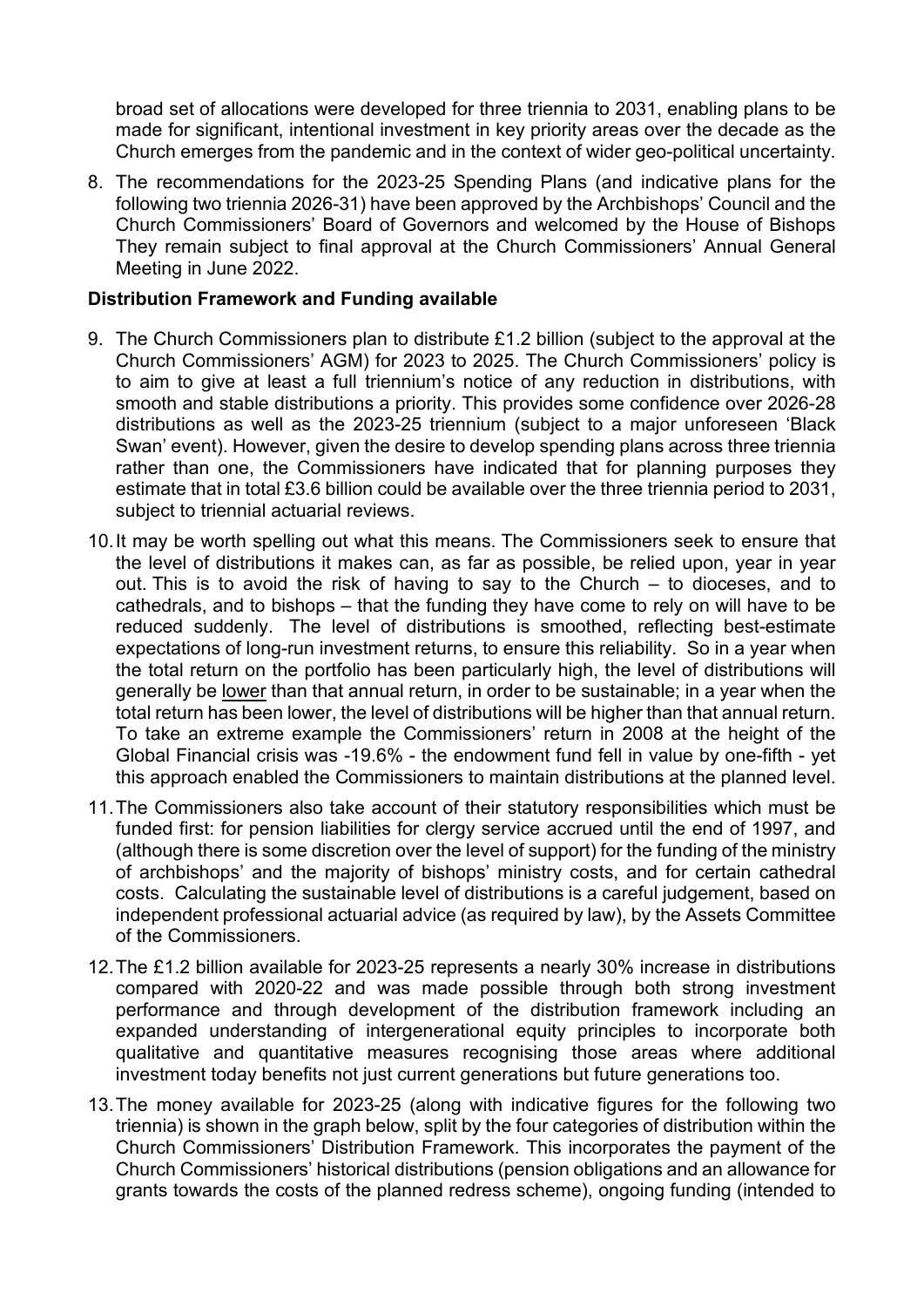continue in perpetuity, subject to investment performance) and time-limited funding for programme expenditure over a fixed period. The framework prioritises pension obligations and statutory/mandatory expenditure items, and aims to ensure 'core' expenditure can be maintained (in real terms), with the intention to also provide 'strategic (ongoing)' (formerly 'additional') distributions provided they remain affordable.



# **Funding Available**

# **Spending Plans for the next decade**

- 14.The TFWG met on six occasions between October 2021 and March 2022, and considered funding proposals for expenditure allocations for a wide range of areas. Its discussions and eventual conclusions were informed by input from the Group's sponsoring bodies (the House of Bishops, Archbishops' Council and Church Commissioners, including a joint meeting of the latter two trustee bodies), a joint meeting of the House of Bishops and diocesan secretaries and a contribution from the Chair of the Racial Justice Commission. The TFWG's recommendations for spending centred around the following key funding priorities:
	- Supporting the Church to deliver the **bold outcomes and strategic priorities of the Vision & Strategy**, including reaching the **young and the poor**, and **better representing the communities we serve**
	- Helping the Church to **transition to a lower carbon approach** in line with the General Synod's **Net Zero 2030 goal**
	- Enabling the Church to make a step change in the area of **Racial Justice**, and other areas of **diversity and social justice**
	- Continuing to work to ensure the **Church is a safe place for all**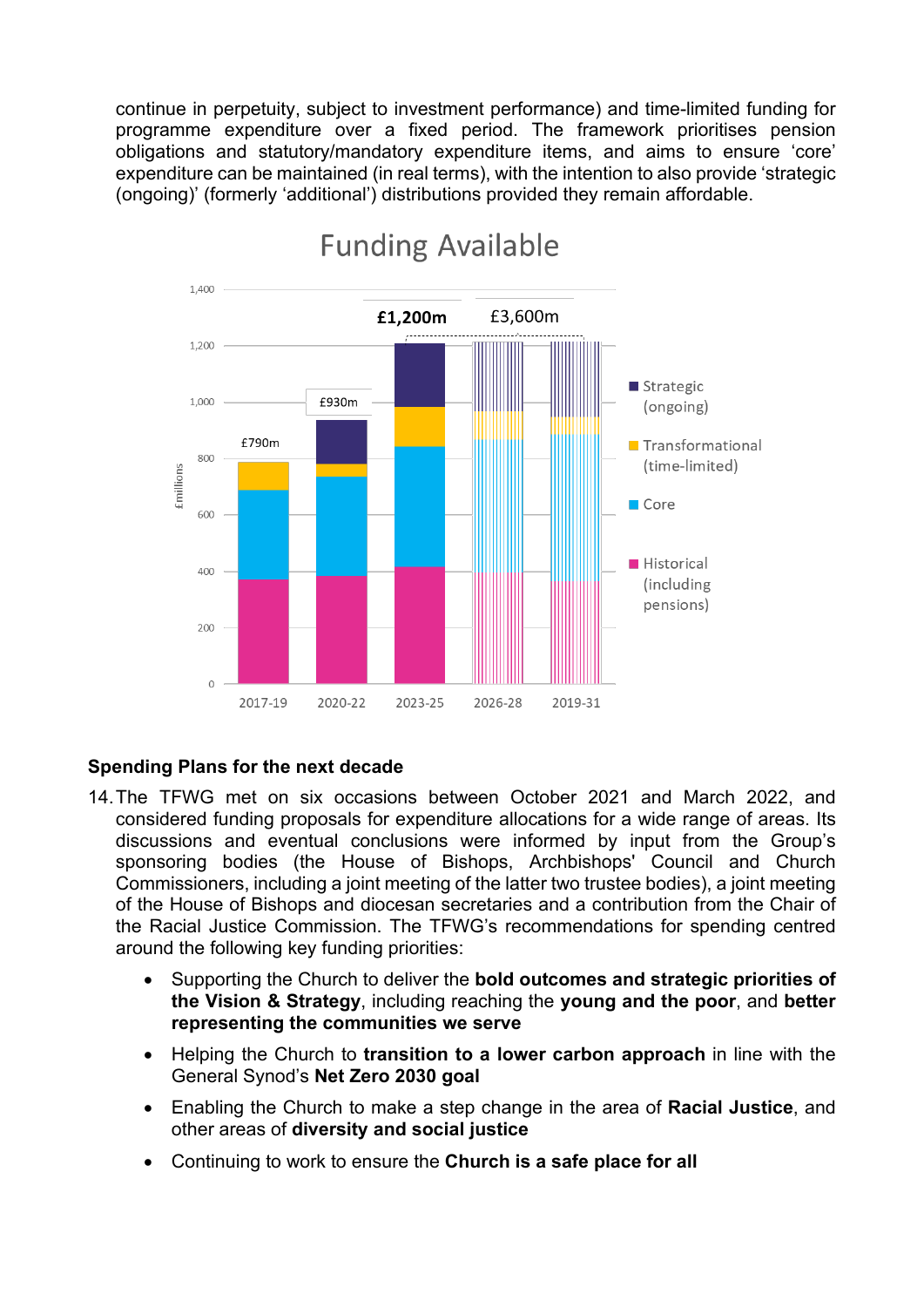15.Through their work and discussions, the Group sought to ensure that the Vision and Strategy was not just an additional demand on funding but that it was central to shaping and prioritising all of the triennium funding recommendations. It considered the effectiveness and relevance of existing grant funding streams in delivering the Vision and Strategy priorities and recognised the need to simplify these where possible. The Group re-affirmed the principles of intentionality and accountability in the allocation of funding.

#### *Strategic national investment*

- 16.The plans include investment of £0.4 billion in 2023-25 and up to £1.3 billion over nine years for strategic national investment to enable the bold outcomes and strategic priorities of the Vision and Strategy (as set out in Annex A) to be realised in local communities through investing in local ministry as part of holistic diocesan strategies. Investment will prioritise the most deprived and resource poor parishes and dioceses, will fuel a pipeline of leaders (ordained and lay) in front-line ministry through their discernment, development and deployment. Investment will address key gaps – such as a greater focus on volunteer and paid leaders for ministry with children and young people, and becoming a church which better represents the communities we serve.
- 17.Future approaches to distribution will encourage creative innovation and the sharing of learning, taking on board learning from the recent independent review of Strategic Development Funding (SDF) and Lowest Income Communities funding (LInC) – see GS2261.
- 18.There is £340 million available for Diocesan Investment in 2023-25 which includes £91 million in Lowest Income Communities Funding which is intended to continue in real terms along with the remaining Darlow transition support of £8 million which ends in 2025. This funding provides much needed support to the Church in our poorest and most deprived communities.
- 19.£240 million will be available for dioceses to apply for to support their local plans to revitalise parish ministry, start new worshipping communities, significantly increase discipleship of young people, enable churches to represent the communities they serve and encourage all in their discipleship – in line with the bold outcomes of the Vision and Strategy. This funding will be adaptive and responsive to local needs whilst ensuring that the pipeline of clergy is maintained nationally.
- 20.People & Partnerships funding of £49 million in 2023-25 comprises investment in areas such as funding front-line ministry where the sum of diocesan strategies alone may not fulfil long term needs. Funding includes support for training new ministers (e.g. funding additional ordinands, ministerial experience scheme), investment in the discernment and ongoing development of leaders and investment to specifically engage with underrepresented groups. It will also be used for specific time limited projects delivered with partners and networks to innovate around particular challenges e.g. developing a stronger pipeline of leaders of mission with children and young people.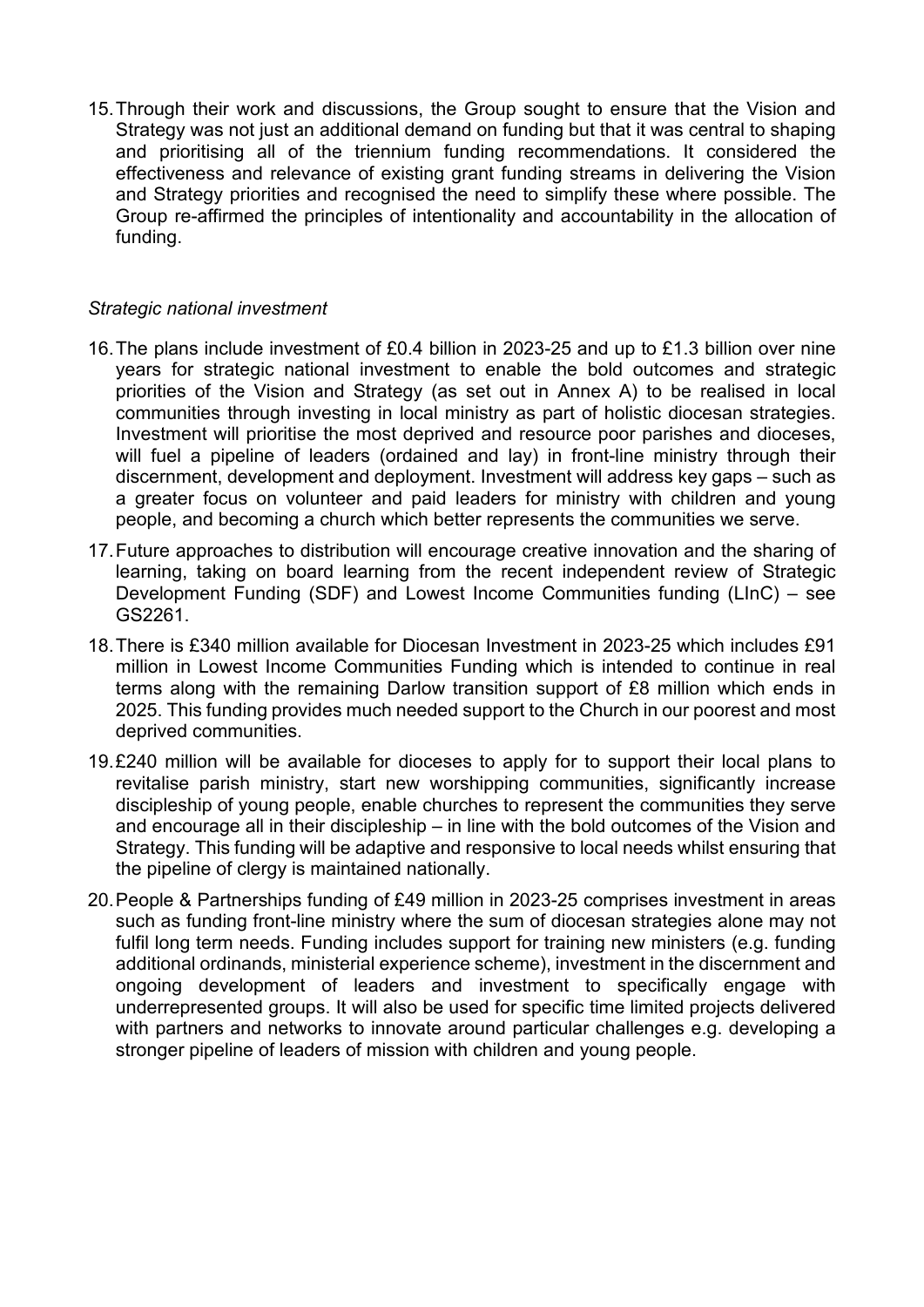## *Net Zero 2030 and Buildings for Mission*

- 21.The TFWG recognised the ambition of the Church to move towards Carbon Net Zero by 2030 (following the General Synod vote in 2020) and the desire to demonstrate leadership in the way that the Church responds to the Climate Emergency in what will be a critical decade. £190 million of time-limited funding has been made available for this over the next nine years, of which £30 million is available in 2023-25. This will be available both to provide funding for areas which fall within the specific responsibilities of the NCIs (e.g. Church Commissioners' responsibility for Bishops' see houses, or the Church of England Pension Board's responsibility for clergy retirement housing) as well as to support cathedrals and dioceses (working with parishes and schools) to implement the Routemap to Net Zero which incorporates the wider Church Net Zero goals.
- 22.The Routemap to Net Zero Carbon by 2030 has been developed and will be considered by Synod in July 2022 (see GS2258). This details a plan of action for the near term based on existing regulation, available technological solutions, and an assessment of the potential of generating additional funding and income through grant applications, partnership projects, strategic social investing, etc. However, it is clear that these plans will need to evolve and respond as the wider context changes – for example, technological solutions become cheaper and the government intervenes to incentivise particular changes.
- 23.The TFWG were also very mindful of the unique legacy of the Church of England's buildings and both the challenge and opportunity they present. They allocated a further £11 million towards a programme of work to provide enhanced support on buildings management to all parishes and worshipping communities, as well as providing training and specialist support, and seeking to unlock other sources of funding. Ensuring our buildings are well maintained is a vital component of achieving Net Zero.

## *Racial Justice and other areas of diversity and social justice*

- 24.The Church of England Vision for the 2020s is to be a Church for the whole nation which is Jesus Christ centred, and shaped by the Five Marks of Mission. The fourth mark of mission calls for us to "transform the unjust structures of society", and one of our three strategic priorities is to be "a church which is younger and more diverse" – so racial justice is at the very heart of the Church we seek to become, and this will be reflected in the prioritisation of funding awards for other areas including strategic national investment funding. In addition, the TFWG and the governing bodies also recognised that in order to fully weave racial justice, belonging, inclusion and diversity, into the fabric of all that we do, some additional focussed interventions are required to help the Church to make the kind of step change that is needed.
- 25.Therefore funding allocations totalling £20 million for focussed interventions in relation to Racial Justice to support the Church to make a step change have been made. Of this, around £4 million has been allocated towards some specific areas of focus in Ministry, Education and Human Resources, as well as supporting the work of CMEAC. This allocation will also enable a number of key research projects to support our racial justice and anti-racism work, as well as capacity building amongst grassroots minority ethnic networks. The remaining £16 million is allocated to enable new funding proposals in relation to Racial Justice to be brought forward and there is a further £4 million to enable new funding, for other areas of diversity and social justice (e.g. disability and housing).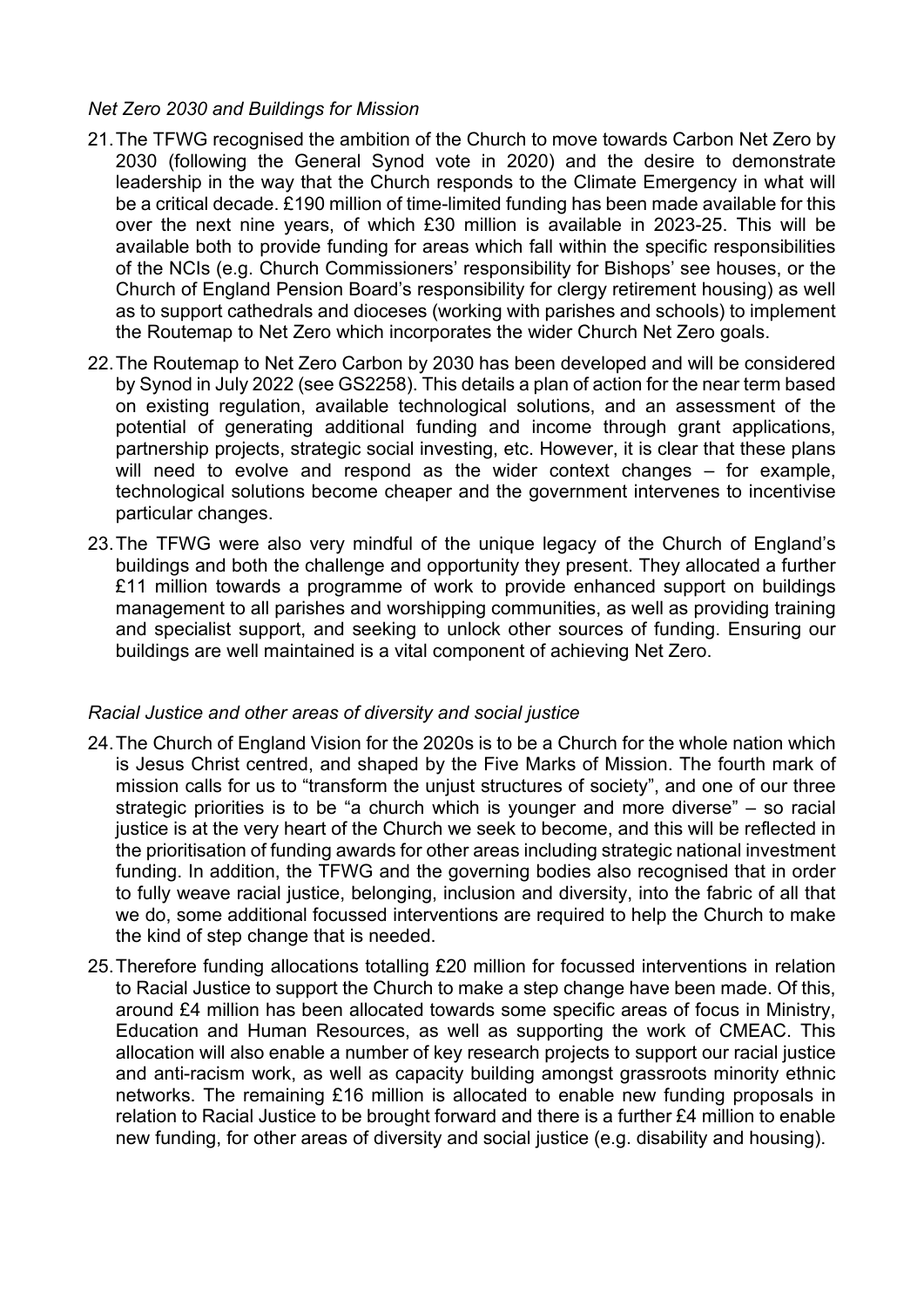26.In addition, the Social Impact Investment programme is a vehicle through which the Church can help leverage change in key areas including Housing, Finance, and Environment. Given the initial funding of £16 million committed in the 2020-22 triennium, a further £9 million has been allocated to Social Impact Investment to bring the total value of the programme to £25m over 2020-25, which will give our Social Impact Investment fund a scale similar to that of other similar UK trusts and foundations. Social Impact Investments will typically have a 10 year life and investment capital will be recycled for reinvestment as a sustainable resource for the Church to drive mission-aligned outcomes year on year.

#### *Other key expenditure areas*

- 27.The spending plans make full provision for funding of National Safeguarding costs, including the cost of the National Safeguarding Team and the Independent Safeguarding Board, along with programme expenditure to support the implementation of the recommendations made by the Independent Inquiry into Child Sexual Abuse (IICSA).
- 28.The plans also incorporate funding for other National Church functions, provided by both the Church Commissioners and the Archbishops' Council, which have recently been restructured through the Transforming Effectiveness workstream of the Emerging Church Programme. Funding of National Church activities incorporates a range of services which support the wider Church, including for example Ministry Development, Vision & Strategy, Faith & Public Life, Digital and Giving. The allocation of funding has been set at such a level as to enable diocesan apportionment contributions to be held flat in 2023 (See GS2268 Archbishops' Council Budget 2023). In addition, provision has been made for time-limited programme expenditure on the Emerging Church Programme including the Governance Review, an upfront sum to release future savings from the reconfiguration and reduction of accommodation in Church House Westminster, and investment in core Technology systems for the National Church Institutions.
- 29.The Church Commissioners have statutory responsibility for funding of Archbishops' and Bishops' stipends, housing and working costs, and certain cathedral costs (the dean and two residentiary cannons at most cathedrals, and some additional staff costs). The spending plans therefore also reflect ongoing funding for these areas, along with the continuation of Cathedral Sustainability Funding recognising the critical role of cathedrals within the mixed ecology, and supporting them to implement the requirements of the new Cathedrals Measure.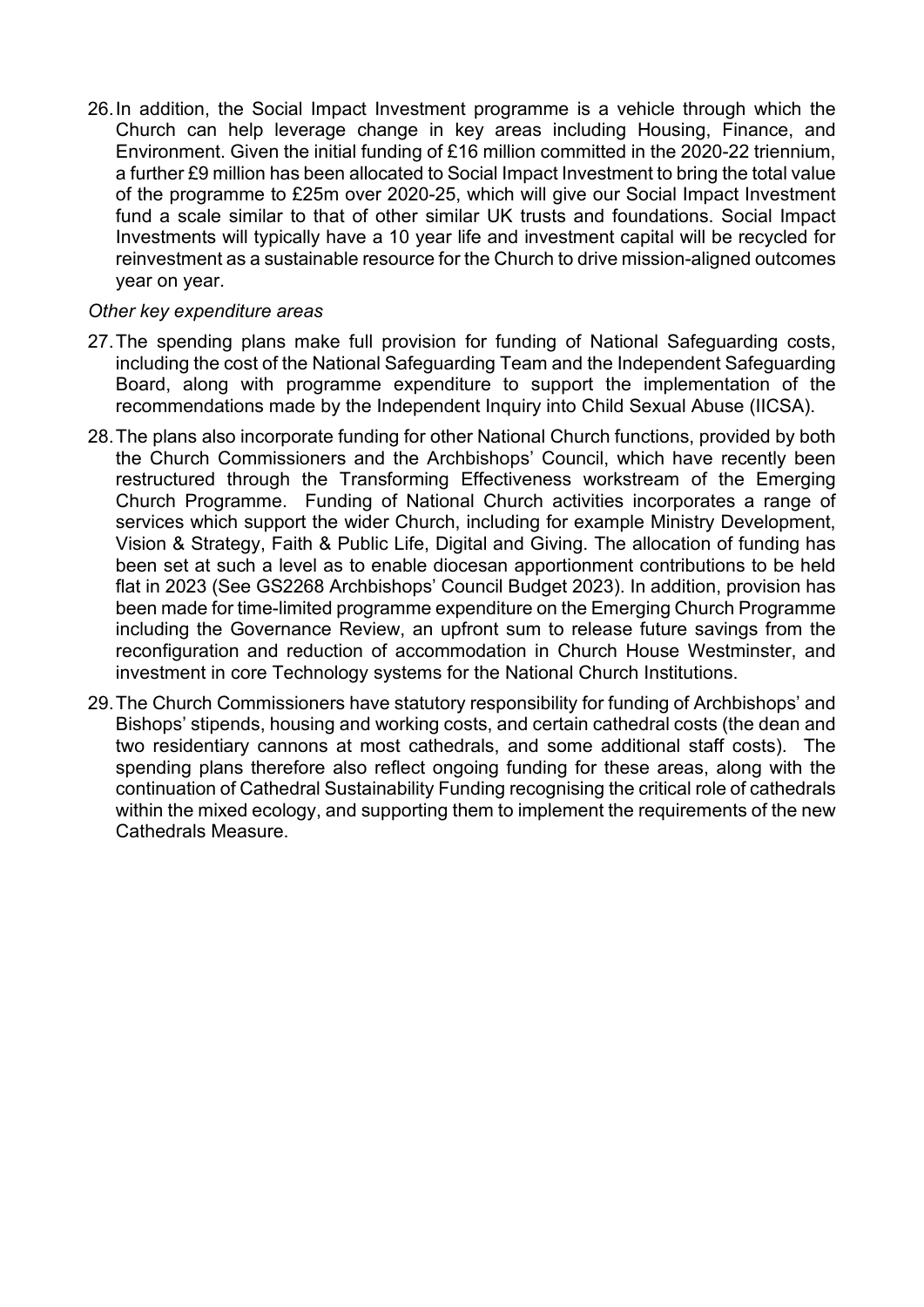## **Conclusion**

- 30.It should be remembered that the spending plans are an overarching framework which give the broad allocation of funding for each key priority area. These plans do not seek to determine the exact application or award of those funds, which will be subject to an appropriate governance process in each case. The process of application and governance of funding awards will build upon key learning from recent experience including the Independent Review of Strategic Development Funding and Lowest Income Communities Funding. Principles of intentionality and mutual accountability will continue to be key.
- 31.I am hugely grateful to the Church Commissioners for enabling a significant increase in the amount of money available for distribution, and for supporting the development of plans over three triennia, to enable this substantial investment in the Church of England at a pivotal moment in the life of the Church, in what is in many ways a very challenging context.
- 32.Significant though the extra funding is, it must be remembered that this represents only about 20% of total expenditure within the Church of England. The bedrock of finance across our whole Church is voluntary giving from many dedicated and generous people within our parishes and worshipping communities. We need to both celebrate and be thankful for this and encourage continued generosity to support the mission and ministry of the Church both now and in the years to come.
- 33.In Matthew's gospel, Jesus reminds us, 'where your treasure is, there your heart will be also'. As we embark on this exciting period in the life of our church, our financial resources help support our various ministries, but let's not forget we all have our part to play, as disciples of Jesus Christ, with our responsibility to live and share the gospel as we journey together.

Stephen Cottrell, Archbishop of York

June 2022

**Published by the General Synod of the Church of England © The Archbishops' Council 2022**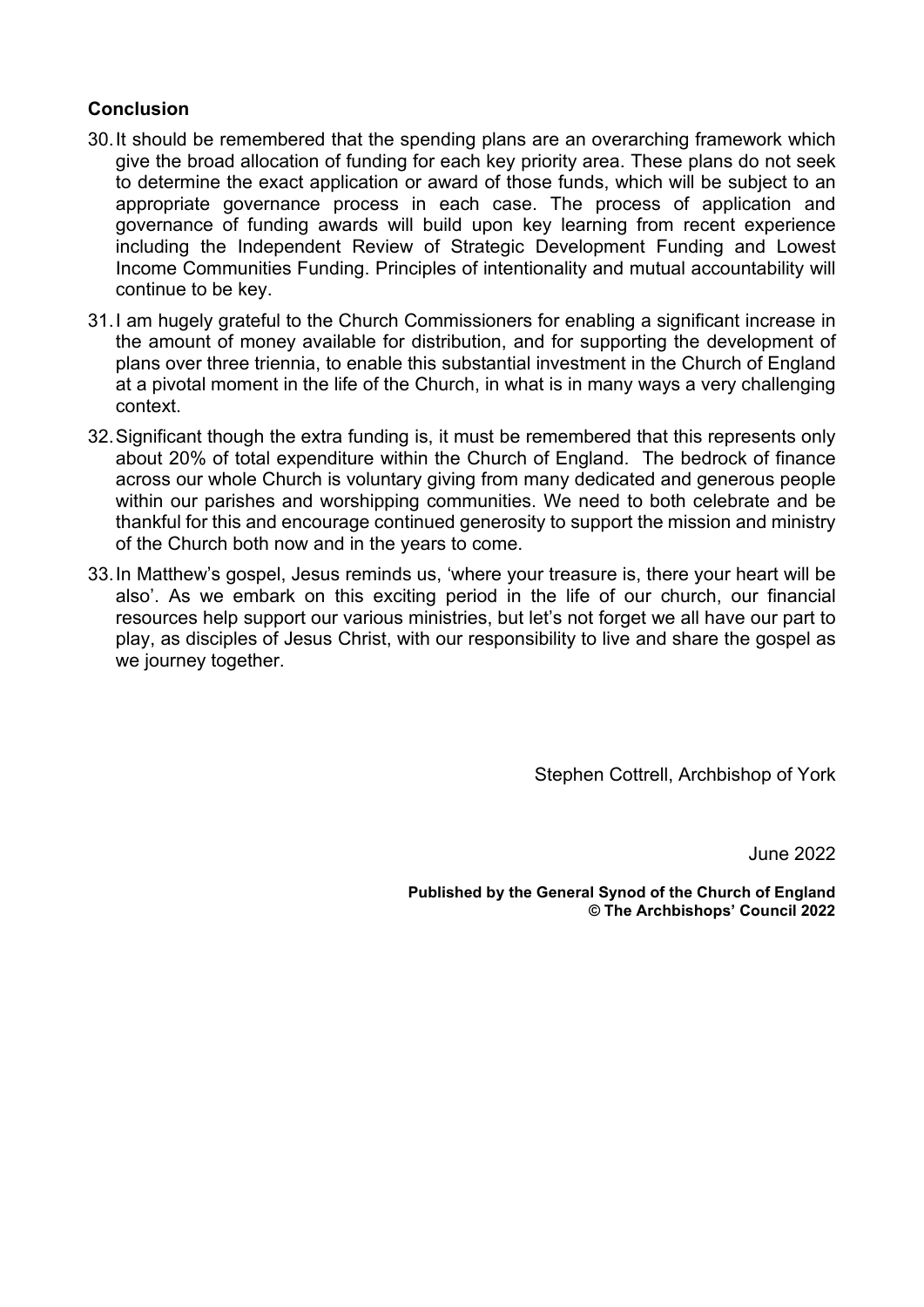## **Our vision for the Church of England in the 2020s**

## **One Vision**:

A Church for the whole nation which is Jesus Christ centred and shaped by the five marks of mission

## **With three strategic priorities:**

- 1. A church of missionary disciples
- 2. A church where mixed ecology is the norm
- 3. A church which is younger and more diverse

## **Leading to six bold outcomes:**

*A church for everyone through:*

- 1) Doubling the number of children and young active disciples in the Church of England by 2030.
- 2) A Church of England which fully represents the communities we serve in age and diversity.

*A pathway for every person into an accessible and contextual expression of church through:*

- 3) A parish system revitalised for mission so churches can reach and serve everyone in their community.
- 4) Creating ten thousand new Christian communities across the four areas of home, work/education, social and digital.

#### *Empowered by:*

- 5) All Anglicans envisioned, resourced and released to live as disciples of Jesus Christ in the whole of life, bringing transformation to the church and world.
- 6) All local churches, supported by their diocese, becoming communities and hubs for initial and ongoing formation.

#### **Underpinned by three virtues** :

Simpler, Humbler, Bolder